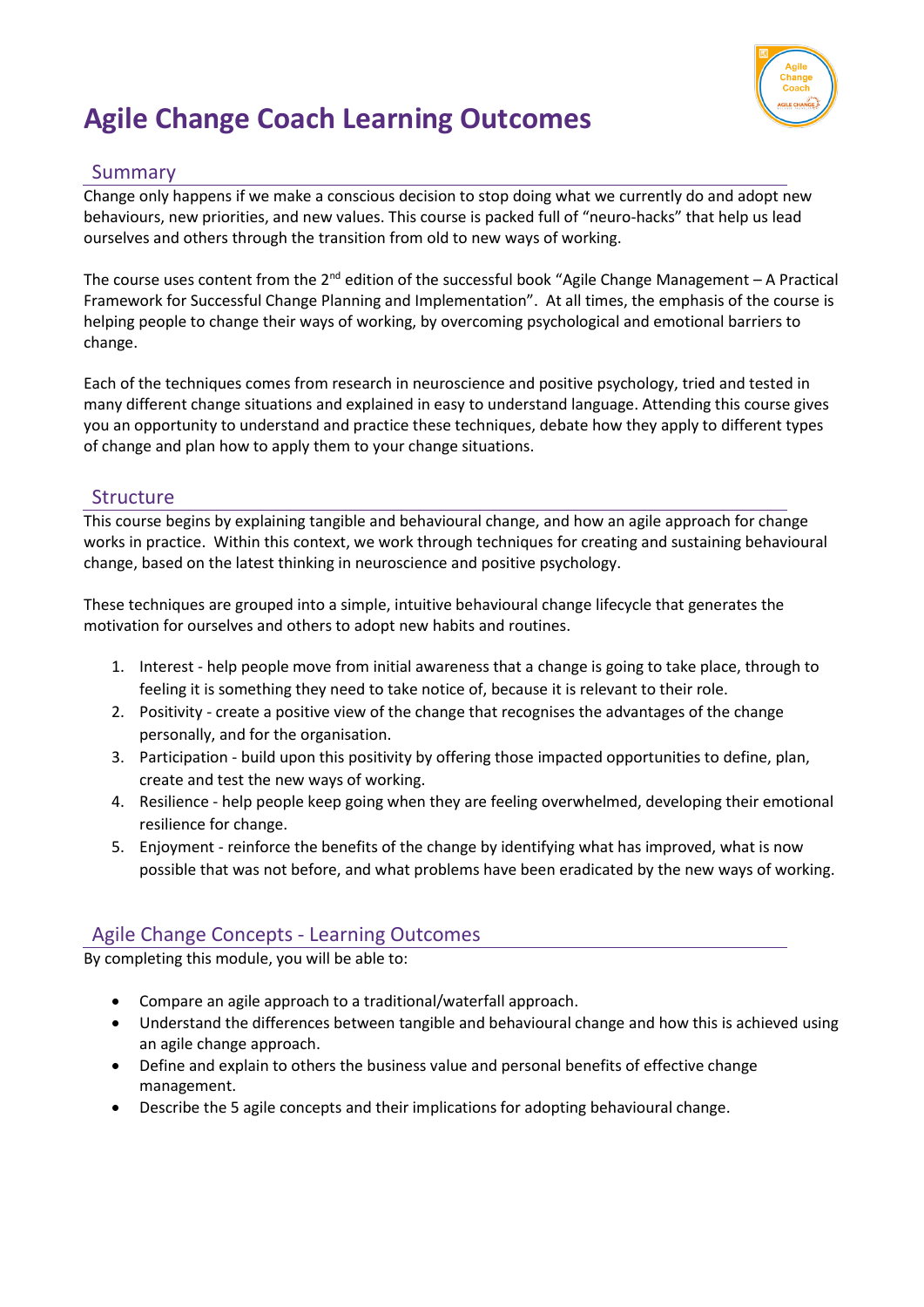

# **Agile Change Coach Learning Outcomes**

## Understanding Behavioural Change - Learning Outcomes

By completing this module, you will be able to

- Understand the 5 steps in the behavioural change lifecycle and describe the purpose, value and measures of success of each step.
- Appreciate the impact of multiple changes on the application of the steps in this lifecycle.
- Distinguish between the two coping mechanisms that underpin the behavioural change lifecycle and how following this lifecycle creates a cumulate effect and increased momentum for change.
- Identify those impacted by change and their different perspectives of the change and how this impacts the support needed from the behavioural change techniques.
- Explain the benefits of the roadmap as an agile planning technique and its relationship with the behavioural change lifecycle.
- Understand the relationship between the Change Management Strategy and the Change Management Plan and how behavioural change is planned and managed.

### Interest - Learning Outcomes

By completing this module you will be able to

- Understand and apply techniques that get the attention of those impacted by the change.
- Establish the awareness of your change, alongside the many other change initiatives that are competing for their attention.
- Reassure those impacted that it is a manageable change, reducing their fear and anxiety.

## Positivity - Learning Outcomes

By completing this module, you will be able to

- Building on the awareness created in the first step of the behavioural change lifecycle to create optimism and enthusiasm for the change.
- Remove the barriers to potential excitement for the change by creating ownership and social validation.
- Establish why the change offers solutions and improvements on what happens today.
- Ensure the most relevant benefits are communicated, increasing the perception that the change is helpful and valuable.

#### Participation – Learning Outcomes

By completing this module, you will be able to

- Apply techniques that remove uncertainty in how to get involved in the change.
- Help those impacted by the change identify the work involved and identify how to overcome the fear that they do not enough time to participate.
- Maintain the energy for continued involvement by acknowledging and celebrating progress.

## Resilience – Learning Outcomes

By completing this module, you will be able to

- Understand the concept of emotional resilience and its value in achieving behavioural change.
- Create the perseverance to keep going despite difficulties and setbacks by reframing the problems, and demonstrating that progress has been made, and can continue to be achieved.
- Support this strength of will by establishing self-care, because it is easy to persist with difficult tasks if we are emotionally and physically healthy.